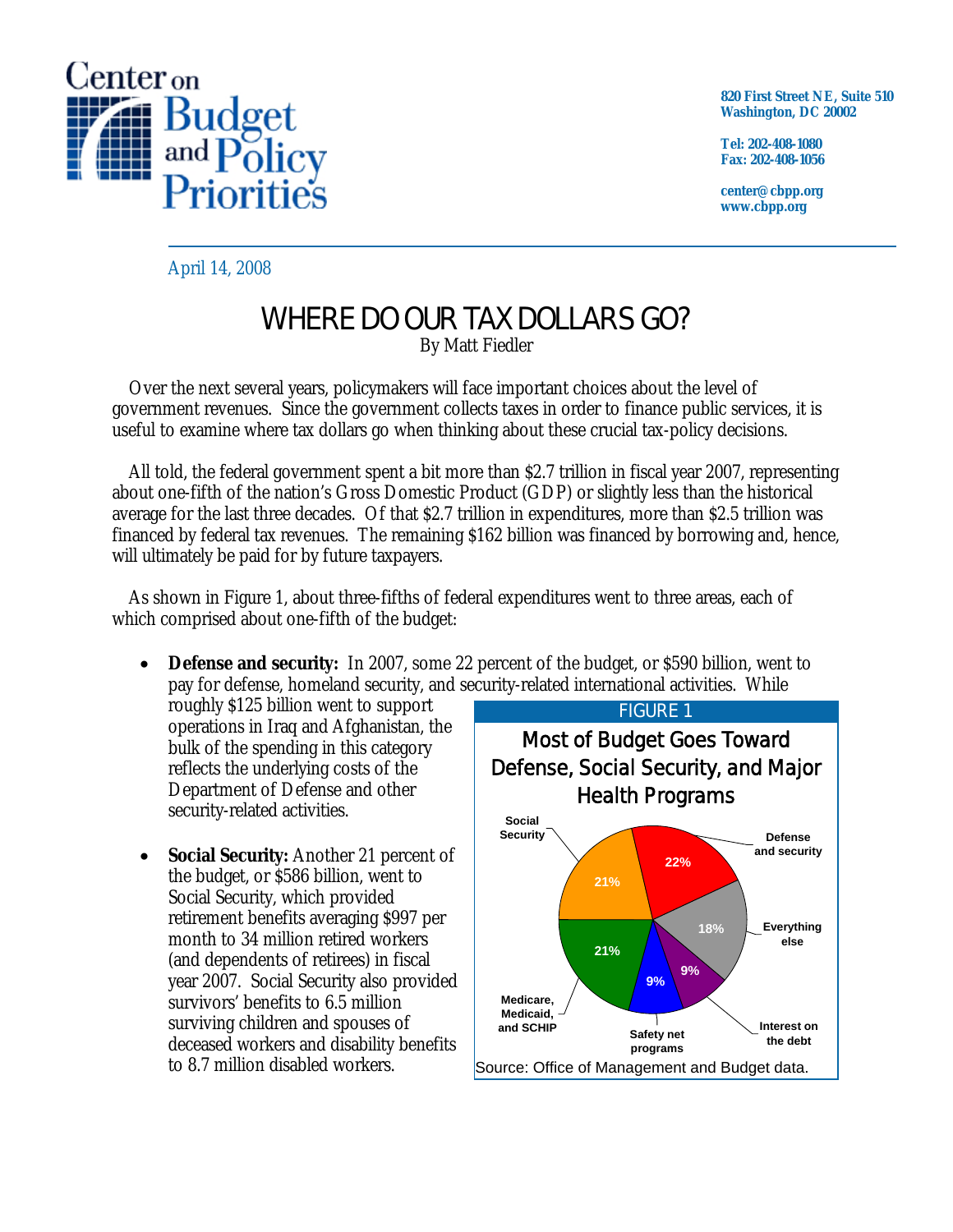• **Medicare, Medicaid, and SCHIP:** Three health insurance programs — Medicare, Medicaid, and the State Children's Health Insurance Program (SCHIP) — together accounted for 21 percent of the budget in 2007, or \$572 billion. Nearly two-thirds of this amount, or \$375 billion, went to Medicare, which provides health coverage to more than 40 million people who are over the age of 65 or have disabilities. The remainder of this category funds Medicaid and SCHIP, which provide health care or long-term care to more than 45 million low-income children, parents, elderly people, and people with disabilities in a typical month.

 Two other categories of federal spending each accounted for about one-eleventh (9 percent) of federal spending:

**Safety net programs:** About 9 percent of the federal budget in 2007, or \$254 billion, supported programs that provide aid (other than health insurance or Social Security benefits) to individuals and families facing hardship. This includes: the refundable portion of the earned-income and child tax credits, which assist low and moderate-income working families through the tax code;<sup>2</sup> programs that provide cash payments to eligible individuals or households, including the Supplemental Security Income program for poor people who are elderly or have serious disabilities and the unemployment insurance program; various forms of in-kind assistance for low-income families and individuals, including food assistance through the food stamp and school meals programs, low-income housing assistance, childcare assistance, and assistance in meeting home energy bills; and various other programs such as those that aid abused and neglected children

Census data show that all together these programs lifted more than 12 million Americans out of poverty in 2006, the most recent year for which data are available, and reduced the depth of poverty for another 21 million people.<sup>3</sup>

• **Interest on the national debt:** The federal government must make regular interest payments on the money it has borrowed to finance past deficits — that is, on the national debt. In 2007, these interest payments claimed \$237 billion, or a little less than 9 percent of the budget.



 $\overline{a}$ 2 Small amounts also go to provide single childless workers with small earned-income credits.

<sup>3</sup> Estimates of the anti-poverty effects of programs in the safety net category were obtained using the Census Bureau's March 2007 Current Population Survey (CPS). Due to data limitations, these figures include the anti-poverty effects of state government funding contributed to federal programs in the safety net category (most importantly, state matching funds under the Temporary Assistance for Needy Families program). This state funding is small relative to total federal expenditures on safety net programs. Also due to data limitations, these calculations exclude a variety of programs that together account for less than one-sixth of total expenditures in the safety net category. For a more detailed description of the methodology used, see Arloc Sherman, "Public Benefits: Easing Poverty and Ensuring Medical Coverage," Center on Budget and Policy Priorities, revised August 17, 2005, available at http://www.cbpp.org/7-19-05acc.htm, which undertakes similar calculations for a prior year and a broader set of programs.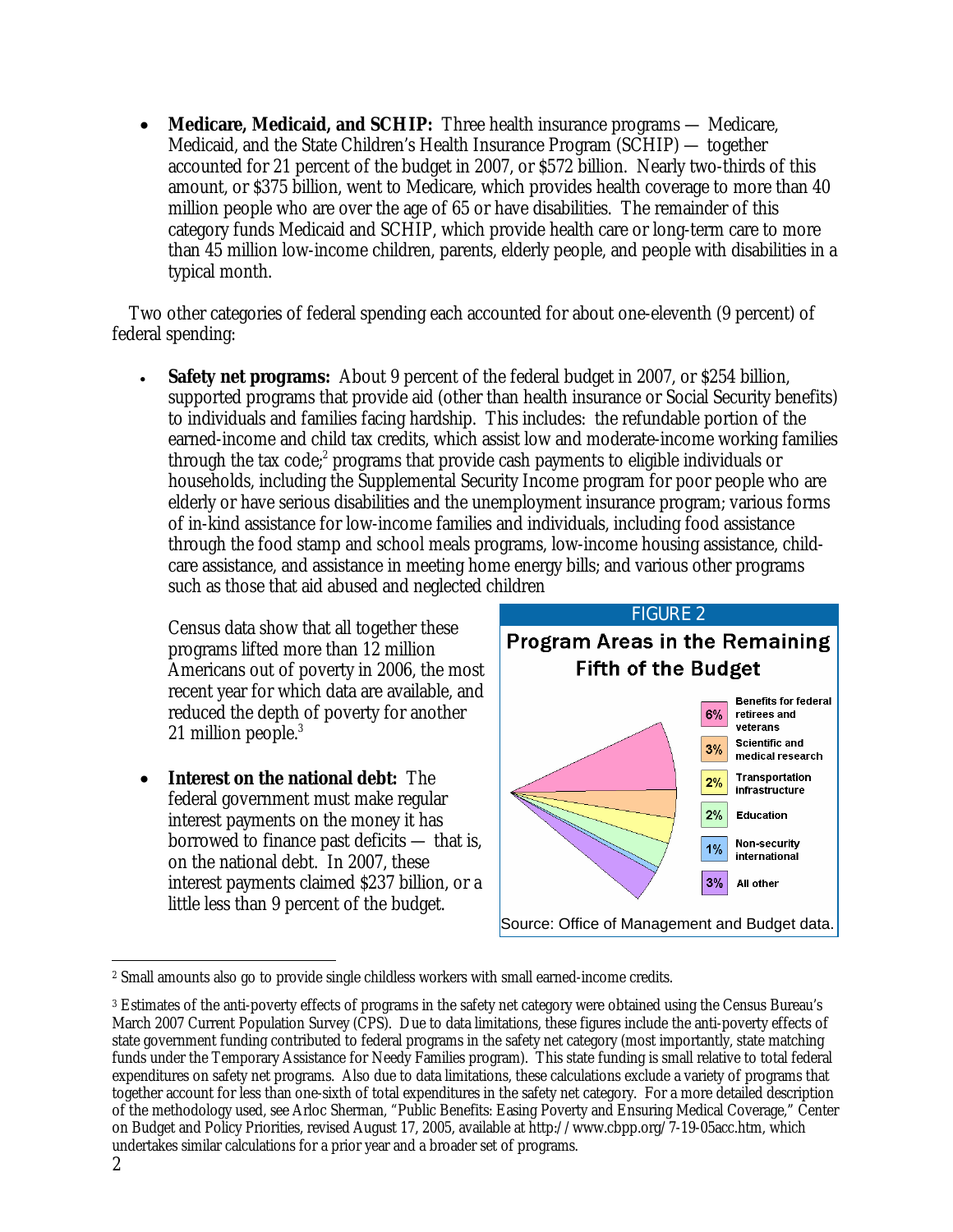As shown in Figure 2, the remaining 18 percent of federal spending goes to support a wide variety of other public services. These include providing health care and other benefits to veterans and retirement benefits to retired federal employees, assuring safe food and drugs, protecting the environment, and investing in education, scientific and medical research, and basic infrastructure such as roads, bridges, and airports. A very small slice of this remaining 18 percent — about 1 percent of the total budget — goes for non-security programs that operate internationally, including programs that provide humanitarian aid.

 While "government spending" is often decried, it is important to look behind the rhetoric and determine whether the actual public services that government provides are worth paying for. To the extent that such services are worth paying for, the only way to do so is with tax revenue. Consequently, when thinking about the costs that taxes impose, it is essential to balance those costs against the benefits the nation receives from public services.